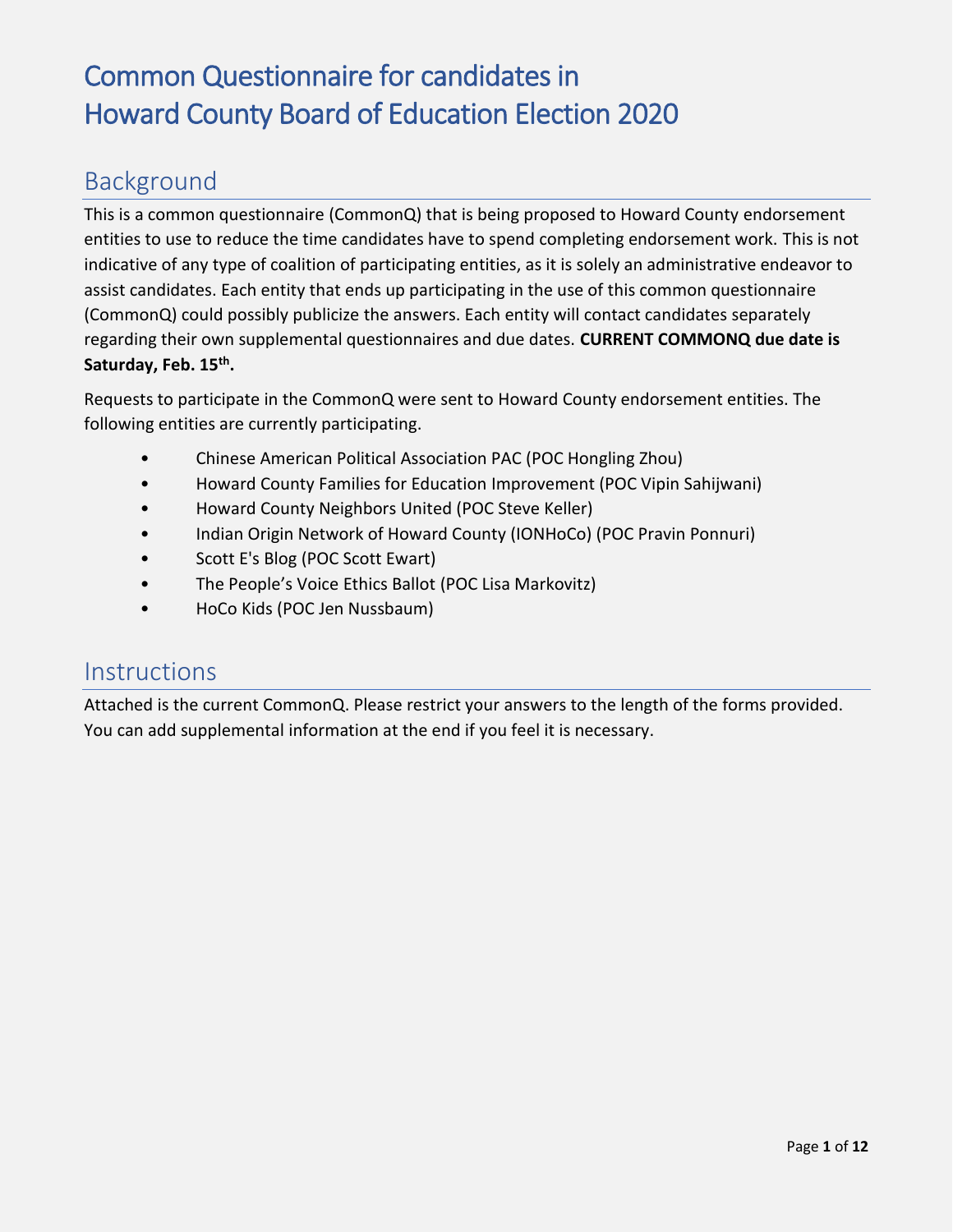#### Individual Information

| Name/District                                        | Saif Rehman - D5                                                                                                                                                                                                                                                                                                                                                                                                                                                                                                                                                       |
|------------------------------------------------------|------------------------------------------------------------------------------------------------------------------------------------------------------------------------------------------------------------------------------------------------------------------------------------------------------------------------------------------------------------------------------------------------------------------------------------------------------------------------------------------------------------------------------------------------------------------------|
| Campaign<br>Address/Phone/Email                      | PO Box 334, Glenelg, MD 21737 - saif@vote4rehman.com, (301)<br>655-7161                                                                                                                                                                                                                                                                                                                                                                                                                                                                                                |
| <b>Social Media Accounts</b>                         | https://vote4rehman.com/<br>https://www.facebook.com/REHMAN4BOE/<br>https://twitter.com/REHMAN4BOE                                                                                                                                                                                                                                                                                                                                                                                                                                                                     |
| <b>Education History</b>                             | Ph.D. - Management Information Systems - Northcentral<br>University<br>Masters - Management Infomration Systems - University of<br><b>Baltimore</b><br>Bachelors - University of Central Missouri                                                                                                                                                                                                                                                                                                                                                                      |
| Languages Spoken/Other<br>Skills/Relevant Experience | Proficient in Multiple Languages<br>Skills & Experience<br>28 + years of professional experience<br>Experience working with commercial & government agencies of<br>all sizes.<br>Experience managing budgets over \$1.4 billion dollars and over<br>40,000 consultants<br>14 years as a founder & CEO of Information Technology firm<br>(expertise in Budgeting, Procurement, Executive Leadership,<br>resource management, operations & organizational development)<br>Member of multiple non-profit boards<br>Certified Instructor & Project Management Professional |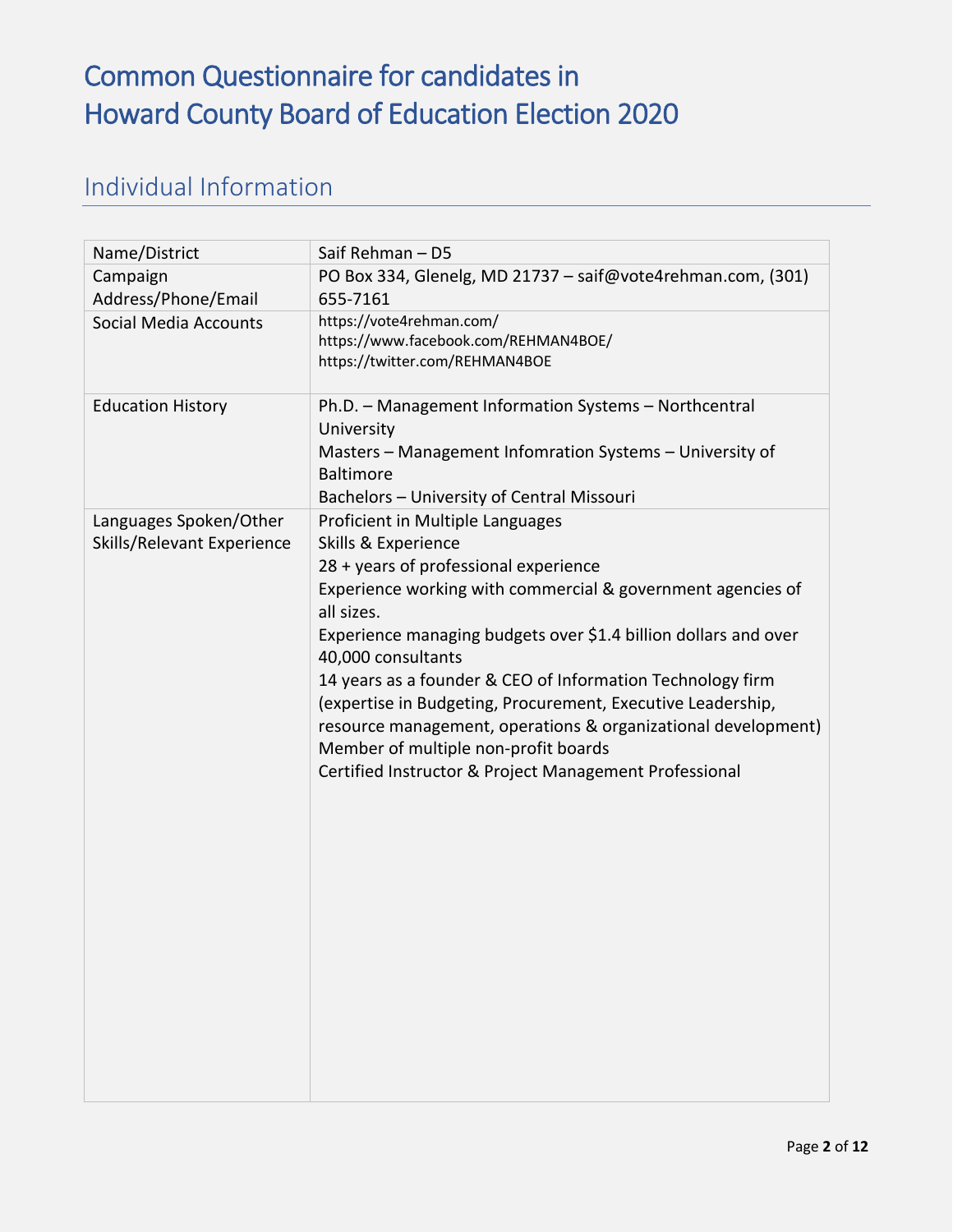Community Interest / Position Questions

#### 1. Why are you running? (1,200 characters)

I'm running because, as the parent of three wonderful children in the Howard County school system, I want to help preserve and defend their right to a great public education.

For, education isn't a political topic. Public education has allowed me, from a poor family, to learn, work hard, and grow up to become not only an US citizen, but also a successful business owner.

We face a period of crucial and difficult decisions, many the result of a lack of leadership, budget and procurement experience at board level. We have a critical need for top-level management skills on the BOE, full transparency, rigorous and ongoing spending reviews, and better communication with the community.

My nearly thirty years of professional career experience in the IT industry, including 14-years of running my own company, make me the right fit for the position. I have worked in both private and public sectors where I have saved shared-holders and taxpayers millions of dollars. We need experienced leadership to guide us through righting our fiscal ship and keeping our focus on those we serve, the students of Howard County.

I am ready to have that immediate impact.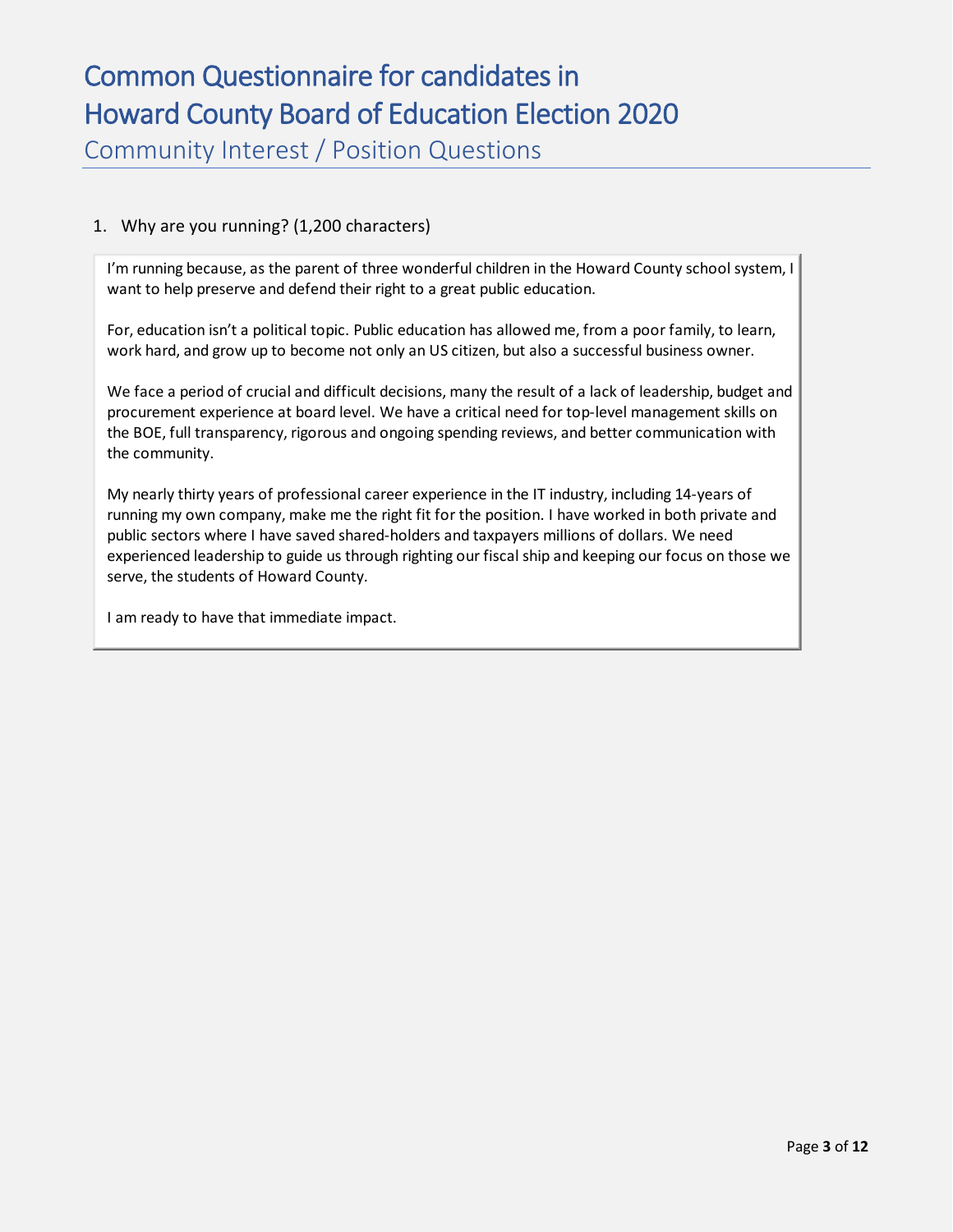#### 2. Explain why you are qualified to hold this position. (1,200 characters)

As an engaged parent with three young children in HCPSS, I'm prepared to provide the Board of Education experience and skilled organizational leadership. My career spanning almost thirty years in Information Technology includes last 14 years running my own firm. NextGen Consulting has been recognized by Inc. 500 as one of the best and fastest growing IT companies in America. My career also includes extensive government consulting work, saving taxpayer dollars with efficient Information Technology solutions.

I understand working within means to maximize savings. A board member's job is to ensure that every dollar provided to the school district goes towards meeting our children needs – whether it's money for hiring new teachers, providing more technology resources, building new schools, or any number of sorely needed improvements.

Today, we face system-wide budget shortfalls. If elected, I'll bring to the board years of organizational management know-how, leadership, budgeting and procurement experience. I'll make a difference from day one, utilizing my business background to get the most out of our budget.

#### 3. Have you ever testified before County or State Boards or done public volunteer work? (1,200 characters)

I sit on multiple non-profit boards that are either business or community focused. My volunteer work spans working with various organizations helping different communities and businesses. The majority of my volunteer work involves working with two of the largest minority organizations in the country. This work is focused on helping small businesses who are either starting or need additional support in understanding the nuances of doing business with the federal government.

With three little kids, I also spend as much time as possible to volunteer with community activities where my kids are involved. For example, I am currently volunteering with the HCYP Basketball League as the commissioner. I also either attend or follow all the meetings with CAC, SECAC, PTA's & BOE, County Council & County Executive in person or online to stay updated not only on educational activities but county as a whole.

I believe the next step in my passion for service to the community is to bring leadership and budgeting skills and an open mind to the HCPSS Board of Education.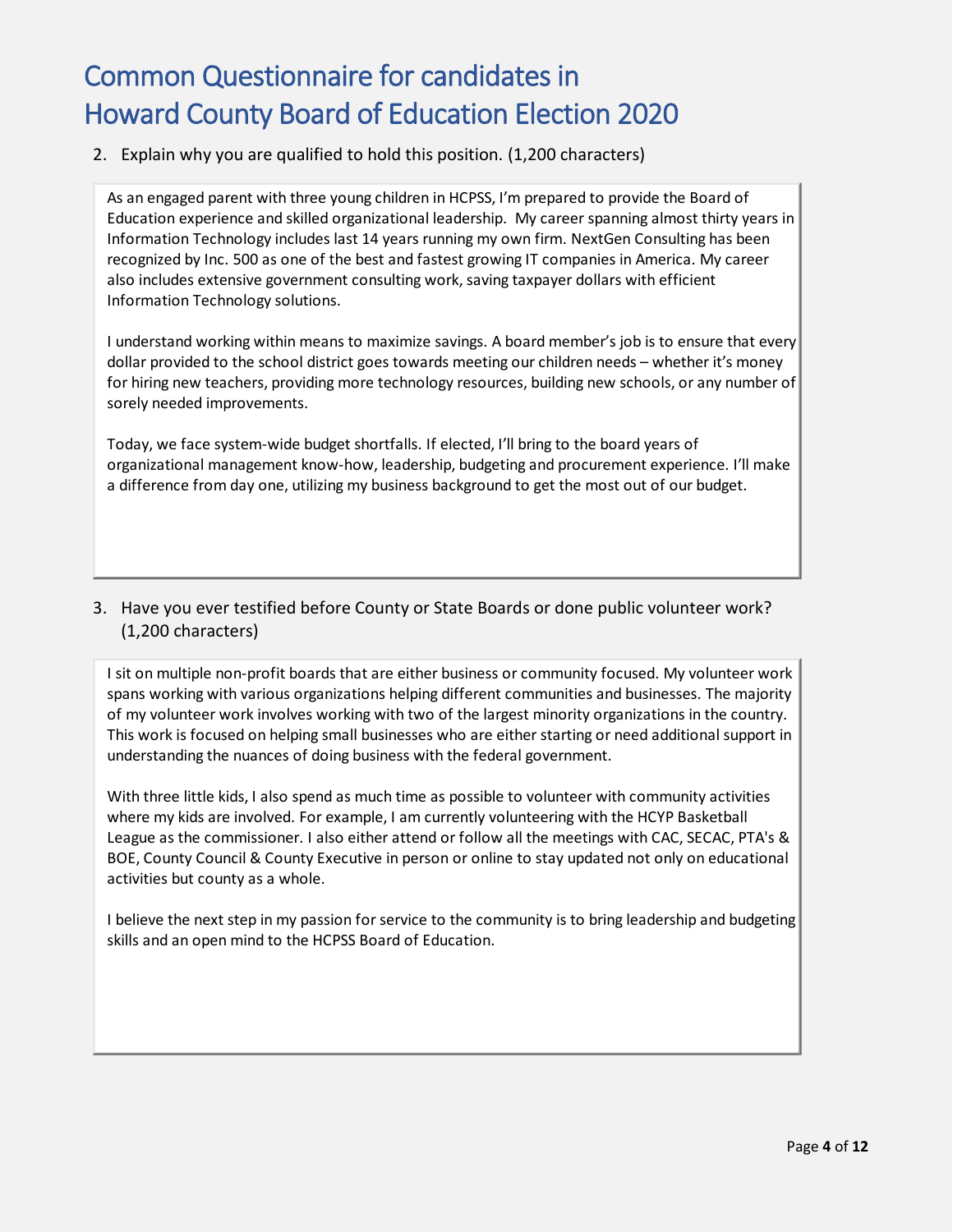4. With regard to school redistricting, what do you believe are the three top priorities, in order, that should be considered as reasons to redistrict, or goals of redistricting? How would you suggest those goals be met? (1,500 characters)

I believe redistricting is not a solution to a problem, but rather a short-term patch to avoid making the tougher decisions when it comes to a growing, prosperous community like Howard County.

Our families have been through enough grief as the Board has tried to use redistricting to make schools fit a political agenda. Families don't want politics running their school system, they want what is in the best interest of students. Deciding who the haves and have-nots are in our schools does not deliver on the promise of a great public education for all, but instead provides a great education for none. Howard County must stop this social experimentation and, if elected, I intend to push for a return to a neighborhood schools model - meaning students will move up through a traditional feeder system that ensure families know, from the first day of Kindergarten to senior year, what schools their children will attend.

My three top priorities that must be considered when redistricting:

1.Focus only on capacity, meaning limit the redistricting to schools central to the overcrowding issue in order to disrupt as few students and families as possible.

2.Any redistricting must be considered from the viewpoint of a neighborhood feeder schools model. 3.Redistricting must only be considered when a long-term plan for opening a new school is already in place.

We must have a long-term strategy to ensure there are clear policies in place to initiate these steps.

5. Do you believe that residents should be able to rely on students attending their neighborhood schools? Why or why not? (1,500 characters)

Absolutely! One of my main priorities for running to school board is to put an end to the social experiment of redistricting and return our schools to a more traditional, neighborhood-schools model. Families will start to consider other communities if they cannot trust that the great schools, they move for will continue to be those same schools as their children grow up. We must protect our school district by protecting our neighborhood schools.

That also means we need to make sure that every school in Howard County is a great school. Redistricting doesn't tackle the issues that some Howard County schools face, but instead hides the problems by shifting students to different schools. This is not a solution. It's a cop out. Our school board must keep our eyes on the future and do what it takes to make sure all of Howard County Schools are successful.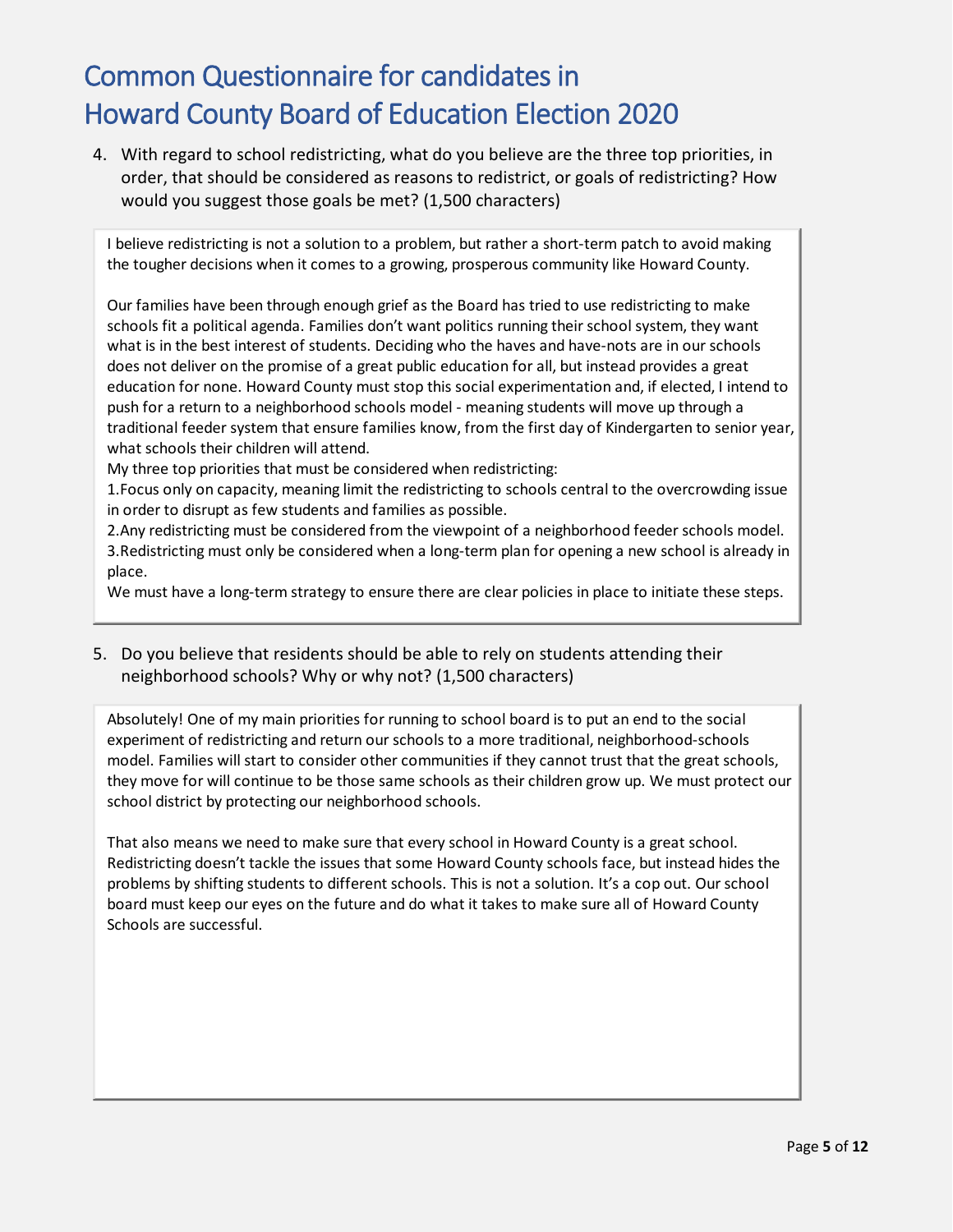6. How do you feel the HCPSS should deal with overcapacity school issues? (1,200 characters)

Overcapacity is the consequence of a great school district attracting new families into the community, but not building the necessary schools to support incoming students. This is an immediate issue that requires a long-term solution. To deal with overcapacity, we need to come together as a community and relentlessly comb through the budget to eliminate every dime of waste. We should explore additional possibilities / out of box thinking like strategic partnerships with businesses and organizations instead of relying on only the budget to meet all of our needs.

The Board and County administration should also work to examine the specific needs of each school. When it comes to overcrowding, "trailers" should be a temporary solution and not the new normal. These are, at best, an extra expense that could be put towards new school construction.

The Board needs to plan ahead to avoid the issues we have experienced with redistricting, or at least have a long-term strategic redistricting plan when new schools come online. We need to have the next school ready to go when it is needed, and we'll do that by working proactively with all possible stakeholders.

7. Do you believe developers should contribute more to fund schools? Do you believe developers should have to wait longer to build in overcapacity areas? How do you suggest the County Council and Board of Education work together to address overcapacity issues? (1,500 characters)

Yes, developers definitely need to contribute more funds to the schools. They benefit from the school system with people willing invest significantly higher than average market prices for similar housing in neighboring counties. The recently passed school facility surcharge resolution (CB42-2019) is a good start, even though the final version with amendments leaves a lot to desire.

The developers definitely need to wait longer to let the Board catch up with overcapacity issues. The wait needs to be longer than the current 3 years. As we have seen from various estimates, the average new school takes three or more years to be built.

County Council is also responsible for zoning and must work with the BOE to ensure that zoning decisions are in sync with school capacity expectations to ensure development is at the right pace and in the right place. They also are responsible for funding and need to ensure that any development is supported by new school funding.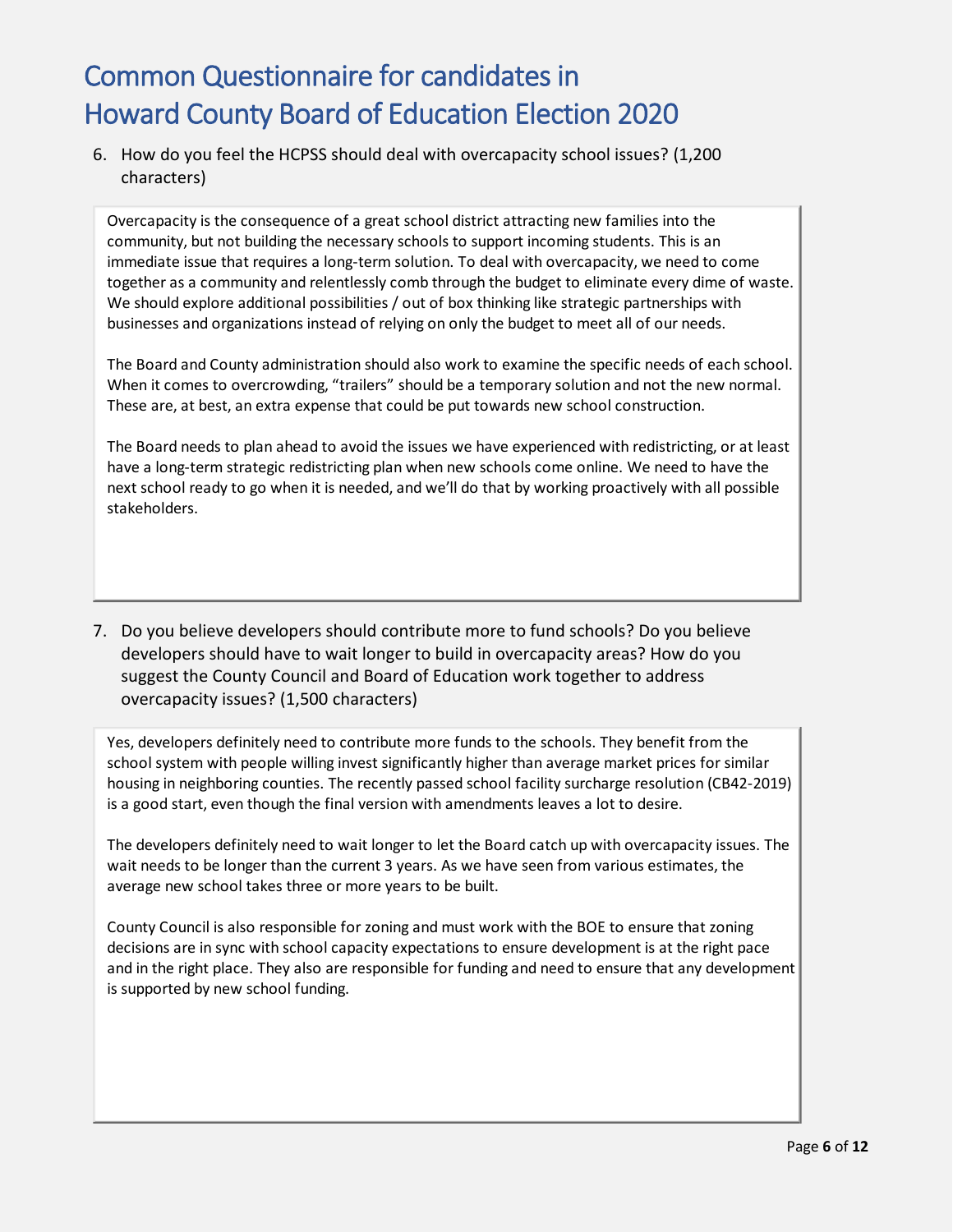8. What does equitable provision of education by the HCPSS, mean to you? How do you suggest that be implemented? (1,500 characters)

As an immigrant who came to this great country on a student visa, I know full-well that education is the best equity policy. If I wasn't afforded equal educational opportunities, I wouldn't be where I stand today. I wouldn't have my three degrees, the business I own, or the ability to provide for my family.

Despite being the top county by income in the country, not every student is so fortunate. We must consider that in our community decisions. We have to make sure all students have equal access to educational resources and facilities. We must provide teachers with all the tools necessary to empower our children to reach their full potential. We need to continue to integrate the many cultural voices, which make Howard County so delightfully distinctive, into our curriculum, workforce, and professional learning standards.

9. What do you believe Board of Education Members can do to achieve the highest level of achievement for all? Please include in your answer what you believe should be done to close any achievement gaps, be specific. Please also include in your answer, applicable related positions on homework and GT programs. (1,500 characters)

Providing the resources needed for each individual student to ensure that he or she has the opportunity to succeed when they leave our school system, whether heading to college or a career. It is the job of BOE members to ensure they are setting the right policies for students to thrive, developing targeted priorities for the needs of each school, and managing the budget appropriately to ensure funds are spent effectively to meet those priorities.

With three children in the school system, I have come to realize that homework does not help with student learning. If the goal is to reinforce learning, it can be done with less homework. Each child learns at a different pace and it has been proven students thrive when differentiation is applied to student curriculum. That commitment to differentiation can help in the pursuit of closing the achievement gap. GT programs challenge students with additional learning that excel in different areas to continue achieving their maximum potential and I am in favor of providing these opportunities to all students.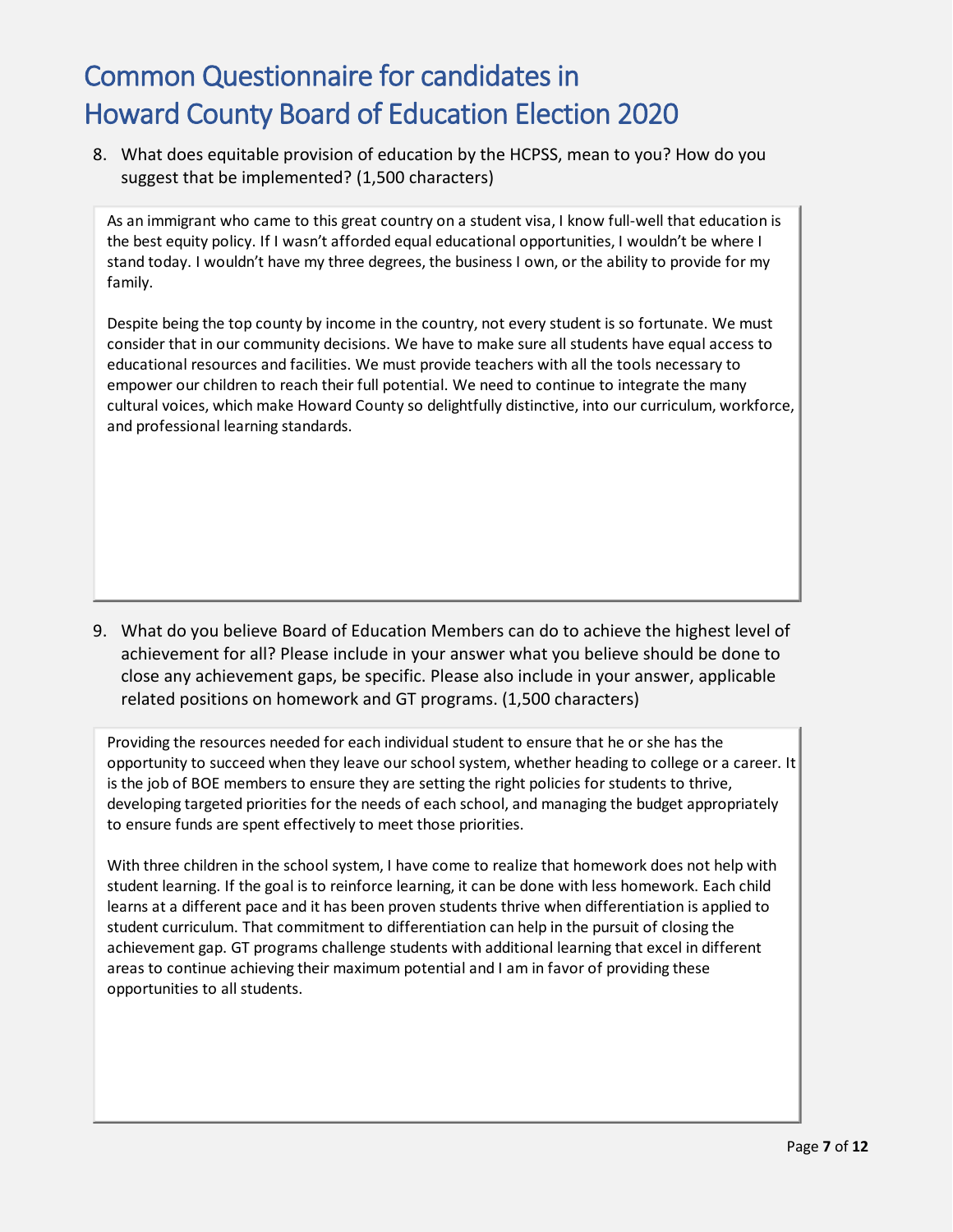10. Do you believe the Board of Education race should remain non-partisan on the ballot? If so, how is your campaign remaining non-partisan? (1,200 characters)

Education is not a partisan issue. As Americans, we should all believe that an education is a right entitled to all our citizens. While we may disagree on issues within the public education structure, and those disagreements may come from a place of political ideology, school board elections based on partisan ideas will lead to the same gridlock and conflict we see too often within our federal and state governments.

My campaign has broad support across the political spectrum, whether Democrat, Republican, or Independent. I am a firm believer that to ensure our school board is focused on education, we must elect representatives that put students and families, not partisan politics, first in every decision.

11. If elected, what are the top three goals you would want to work upon in your first year in office? (1,200 characters)

1.Restore Neighborhood Schools - HCPSS must stop the social experimentation of redistricting and return to a neighborhood schools' model. This will mean that families will know, from the first day of Kindergarten to senior year, what schools their children will attend. I will work with other board members to create a neighborhood feeder model and with community input pass the policy for any future redistricting.

2.Budgeting & Procurement - A board member's job is to ensure that every dollar provided to the school district goes towards meeting our children's needs. Howard County needs board members with visionary leadership that can think outside the box. If elected, I will work with staff to review all current practices of allocating taxpayers' dollars to maximize savings and minimize costs and eliminate wasteful spending.

3.Transparency & Accountability - As is often said, sunshine is the best disinfectant and I believe our school board needs a serious scrubbing with the sunlight. Every decision made should be transparent to all stakeholders. When elected, it will be my mission to create an open and transparent board & ensure that we are held accountable for all our decisions.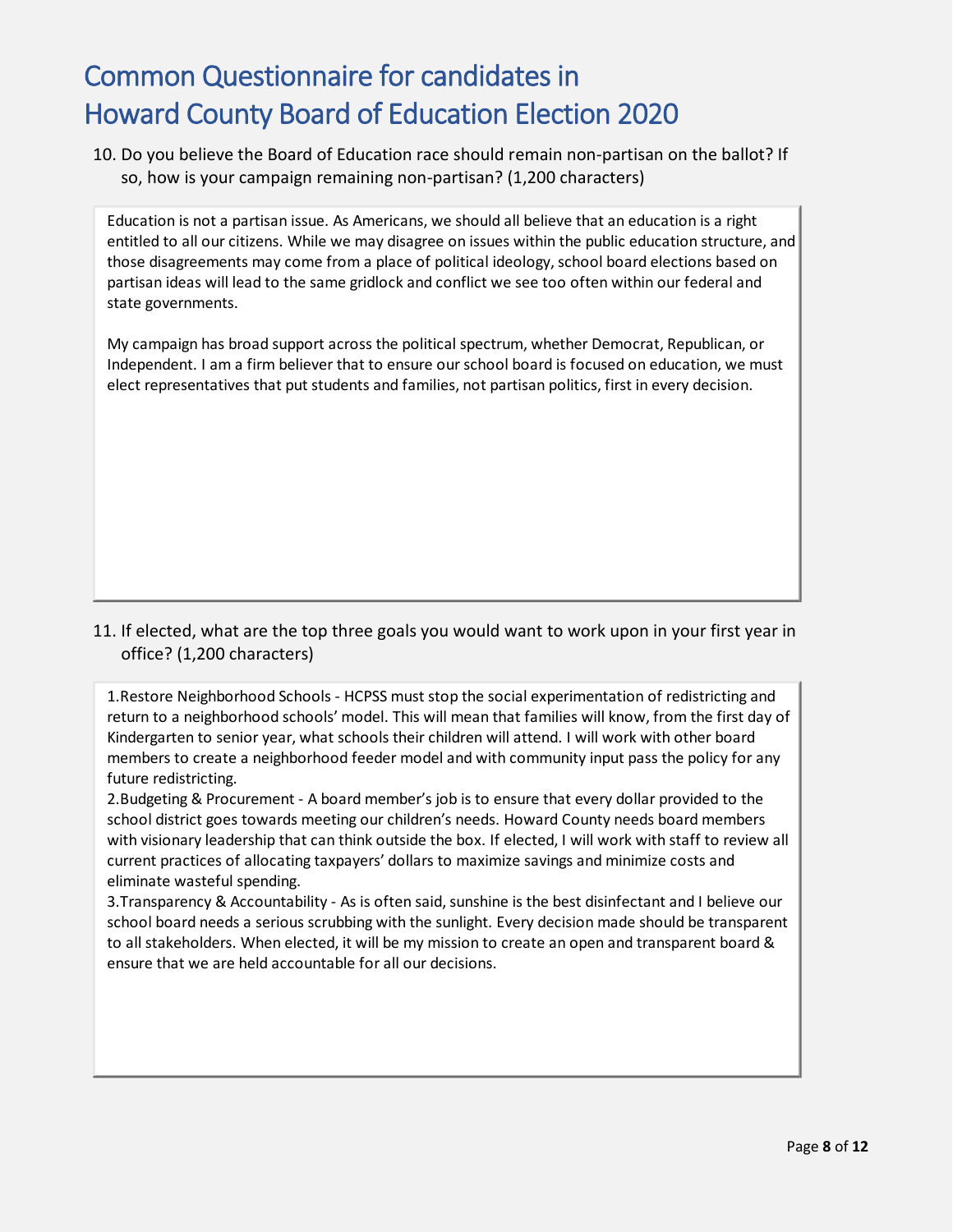12. Do you believe the Superintendent's requested budget is too high, too low or just right? If too low, how much should it be, and what other county budget items should be cut to fund it? If too high what should be cut from the request? (1,200 characters)

My first issue is that the budgeting process itself is not transparent. When there is no defined process in place, no one is able to effectively measure whether a budget is too high or low. No one is able to know how contracts are negotiated, where the funds are being spent, and how effective that spending is to student outcomes. There is no guidance as to what the priority of the budget is, no justification to the budget line items additions or cuts, and only a general argument that the budget must be balanced for the sake of the numbers.

I would recommend creating a defined process visible to every stakeholder and create an independent CFO position that reports directly to the Board. This role would help provide both clarity to the budget process, but also allow the superintendent to focus on education policies and running the school system.

As to this year, any cuts can come in multiple forms depending on priority. Putting a hold on the redistricting process will save significant transportation costs. Freezing any salary bumps, streamlining administrative staff, and review any new contracts are all potential money savers as well.

#### 13. What is your position on each of the current local Howard County State bills?(1,500 characters)

In general, state delegates should stay away from meddling into the independently elected school board of the county. Forcing trigger processes or strong-arming board decisions to meet certain political demands does not benefit Howard County families.

I will push back on any politician pushing agendas that threaten the independence of our school board. The people of Howard County trust their elected representatives to do their due diligence and it is important that school board members keep that in mind.

Specific Bill Positions:

1-20 – Disapprove – The BOE already does this and have data that can be utilized by the delegates instead of enforcing such a policy.

2-20 – Disapprove – People do their due diligence and research and use real estate experts to determine what area or school system they want to move to.

4-20 – Disapprove – See possible issues for any future redistricting.

6-20 – Disapprove – Did not pass delegation.

13-20 – Approve – Provides support and control for overcrowding. However, the legislation may have legal issues regarding its implementation.

23-20 – Disapprove – Redundant. Did not pass delegation.

1511 – Disapprove – Redundant reporting.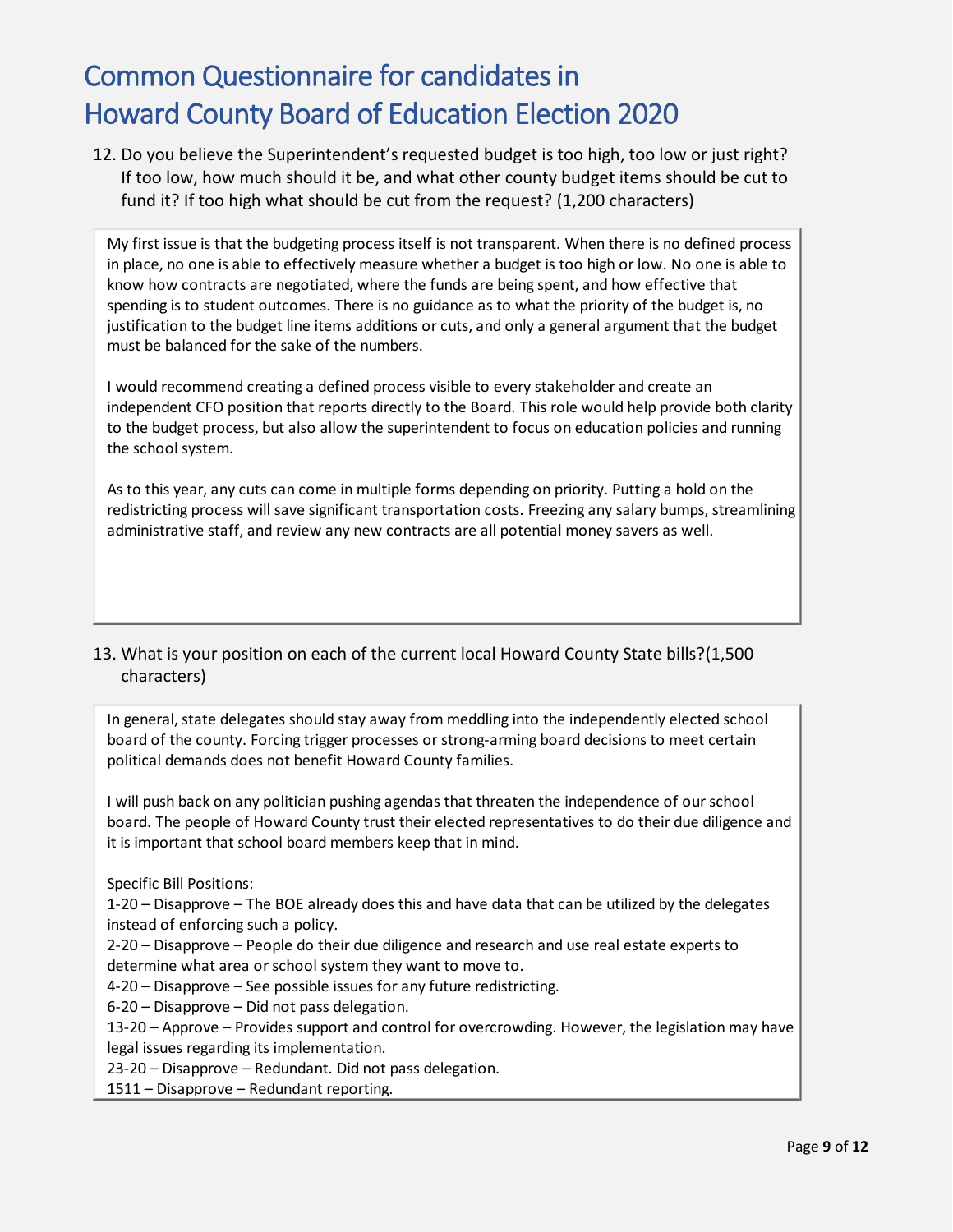14. Do you feel class sizes are too high or too low? Why? (1,200 characters)

Class sizes are too high and the result of a dysfunctional process for dealing with budgetary issues. Every year class sizes increase in an effort to stretch our teachers, paras, and support staff instead of hiring the additional people necessary to lower the class sizes and improve student outcomes. With each increase in classroom size we move farther away from our district goal of providing equitably resources and opportunities for all students to reach their maximum potential.

With three children in HCPSS, I have experienced first-hand how support provided to my children from year to year has suffered due these cuts in staff and increased class sizes. Every teacher I talked to shares their concerns for this continues cuts. Increasing their workload to save money has caused extremely low morale among staff and this lack of support creates a domino effect of problems leading all the way to negatively impacting student outcomes. I intend to tackle this issue head-on by combing over our school budget and reviewing our procurement practices to redirect wasteful spending towards effects to shrink class sizes and improve opportunities in our schools.

#### 15. How should performance be measured, of students, of teachers? (1,200 characters)

The success of our students must be measured by more than just a standardized test and those scores are not nearly enough to measure all the ways our teachers support their students. As a parent, I too often worry about my children being over tested and becoming burned-out with their education experience. To prepare our students for the 21st century requires inspiring them to learn, not testing the love of learning out of them.

Thanks to advances in technology, significant research in learning processes, and the negatives outcomes that have manifested in recent workforce declines, our schools need to focus on serving the whole child and we must be a school system that examines how successful we are in implementing such initiatives. This requires that we stop testing for the sake of testing and start measuring our children's success, and in turn the success of their educators, with diverse methods such as portfolio reviews, in-person interviews, and varieties of assessments. Growth in the areas of social understanding, emotional management, and academic success of every student should what we measure and that means thinking outside the box of standardized testing.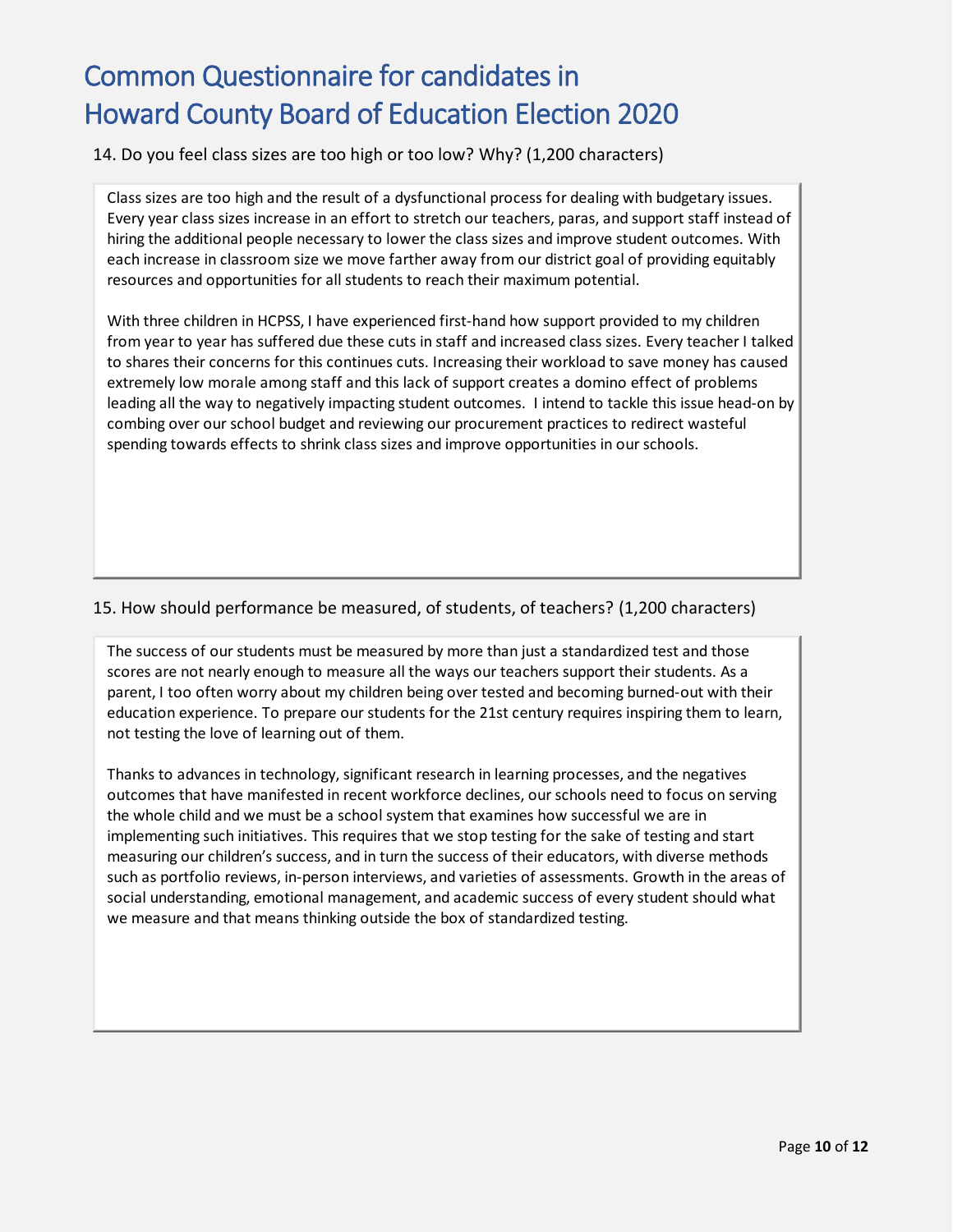16. What do you believe should be done to attempt to improve physical safety in schools? (1,200 characters)

The steps recently taken in the form of resource officers, building physical security like cameras, buzzer system for building entry are a positive step. We can stay engaged with law enforcement or other government agencies to continually look for better ways to improve our physical safety.

However, safer schools start when we identify problems before they become threats. The best options our board can provide are to keep class sizes small, eliminate vulnerable portables and, most importantly, hire additional teachers and counselors that can help identify struggling students that may be in crisis. We must continually keep the lines of communication open with our community, law enforcement, healthcare experts and all stakeholders to ensure we keep evaluating our practices to ensure a balanced approach toward physical and emotional safety of our children where they feel welcomed and thrive in a learning environment.

17. How would you as a Board Member oversee your only employee and review and instruct the Superintendent? Are you pleased with the current Superintendent? Would you vote to renew his contract? Why or why not? (1,200 characters)

Board members are elected to create policies and the superintendent is tasked with implementing them. Since my involvement with the school system, that has not been the case because of a lack of leadership experience. By that I mean for multiple years HCPSS Board has been ineffective at monitoring, supporting, and evaluating the work of the superintendent. They have served as nothing more than a rubberstamp.

Our current situation is much the same. Over the last year, the number of administrative staff increased along with their higher than market salaries while at the same time cuts were made to classroom resources, programs, and staff. Instead of dealing with overpopulation problems head-on, our superintendent promoted a redistricting policy more focused on political ambitions and social experimentation than providing adequate solutions to the crisis. We can do better.

But finding a new leader isn't the only solution. As a board, we must ensure our school system has clearer guidelines for the role of the new superintendent and employment contracts with measurable directives. There is a better way and, when elected, I will bring that much needed leadership to the board.